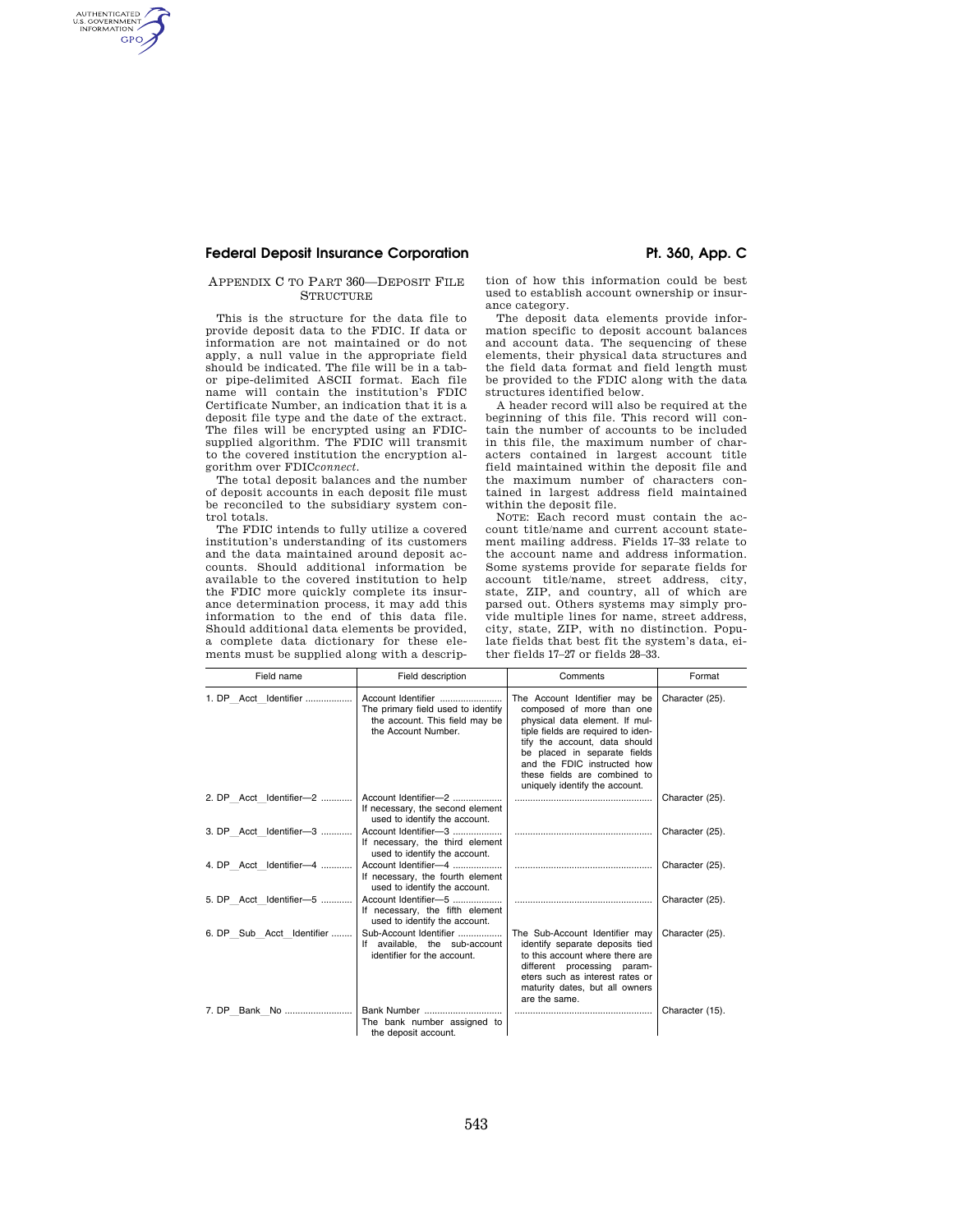## **Pt. 360, App. C 12 CFR Ch. III (1–1–10 Edition)**

| Field name           | Field description                                                                                                                                                                                                                                                                                                                                                                                                                                                                                                                             | Comments                                                                                                                                                                                                                                                                                                                                                                                                                                                                                                                                                                                                                                                                                                                                                                                                                                    | Format          |
|----------------------|-----------------------------------------------------------------------------------------------------------------------------------------------------------------------------------------------------------------------------------------------------------------------------------------------------------------------------------------------------------------------------------------------------------------------------------------------------------------------------------------------------------------------------------------------|---------------------------------------------------------------------------------------------------------------------------------------------------------------------------------------------------------------------------------------------------------------------------------------------------------------------------------------------------------------------------------------------------------------------------------------------------------------------------------------------------------------------------------------------------------------------------------------------------------------------------------------------------------------------------------------------------------------------------------------------------------------------------------------------------------------------------------------------|-----------------|
|                      | The tax identification number<br>maintained on the account.                                                                                                                                                                                                                                                                                                                                                                                                                                                                                   | For consumer accounts, typically,<br>this would be the primary ac-<br>count holder's social security<br>number ("SSN"). For business<br>accounts it would be the fed-<br>eral tax identification number<br>("TIN"). Hyphens are optional<br>in this field.                                                                                                                                                                                                                                                                                                                                                                                                                                                                                                                                                                                  | Character (15). |
|                      | Tax ID Code<br>The type of the tax identification<br>number. Possible values are:<br>• S = Social Security Number.<br>$\bullet$ T = Federal Tax Identification<br>Number.<br>$\bullet$ O = Other.                                                                                                                                                                                                                                                                                                                                             | Generally deposit systems have<br>flags or indicators set to indi-<br>cate whether the number is an<br>SSN or TIN.                                                                                                                                                                                                                                                                                                                                                                                                                                                                                                                                                                                                                                                                                                                          | Character (1).  |
| 10. DP Branch        | Branch Number<br>The branch or office associated<br>with the account.                                                                                                                                                                                                                                                                                                                                                                                                                                                                         | In lieu of a branch number this<br>field may represent a specialty<br>department or division.                                                                                                                                                                                                                                                                                                                                                                                                                                                                                                                                                                                                                                                                                                                                               | Character (15). |
|                      | Cost Center or G/L Code<br>The identifier used for organiza-<br>tion reporting or ownership of<br>the account. Insert null value if<br>the cost center is not carried in<br>the deposit record.                                                                                                                                                                                                                                                                                                                                               | This field ties to the general<br>ledger accounts.                                                                                                                                                                                                                                                                                                                                                                                                                                                                                                                                                                                                                                                                                                                                                                                          | Character (20). |
| 12. DP Dep Type      | Deposit Type Indicator<br>The type of deposit by office lo-<br>cation. Possible values are:<br>$\bullet$ D = Deposit (Domestic).<br>$\bullet$ F = Foreign Deposit.                                                                                                                                                                                                                                                                                                                                                                            | A deposit-also called a "do-<br>mestic deposit"-includes only<br>deposit liabilities payable in the<br>United States, typically those<br>deposits maintained in a do-<br>mestic office of an insured de-<br>pository institution, as defined<br>in section 3(I) of the Federal<br>Deposit Insurance Act (12<br>U.S.C. 1813(I)). A foreign de-<br>posit is a deposit liability in a<br>foreign branch payable solely<br>a foreign branch or<br>at<br>branches.                                                                                                                                                                                                                                                                                                                                                                               | Character (1).  |
| 13. DP_Currency_Type | The ISO 4217 currency code.                                                                                                                                                                                                                                                                                                                                                                                                                                                                                                                   |                                                                                                                                                                                                                                                                                                                                                                                                                                                                                                                                                                                                                                                                                                                                                                                                                                             | Character (3).  |
| 14. DP Ownership Ind | Customer Ownership Indicator<br>The type of ownership at the ac-<br>count level. Possible values<br>are:<br>$\bullet$ S = Single.<br>$\bullet$ J = Joint Account.<br>$\bullet$ P = Partnership account.<br>$\bullet$ C = Corporation.<br>$\bullet$ B = Brokered Deposits.<br>$\bullet$ I = IRA Accounts.<br>$\bullet$ U = Unincorporated Associa-<br>tion.<br>$\bullet$ R = Revocable Trust.<br>$\bullet$ IR = Irrevocable Trust.<br>$\bullet$ G = Government Accounts.<br>• E = Employee Benefit Plan Ac-<br>counts.<br>$\bullet$ O = Other. | Single: Accounts owned by an<br>individual and those accounts<br>held as Minor Accounts, Estate<br>Accounts. Non-Minor Custo-<br>dian/Guardian Accounts, Attor-<br>ney in Fact Accounts and Sole<br>Proprietorships.<br>Joint Account: Accounts owned<br>by two or more individuals, but<br>does not include the ownership<br>of a Payable on Death Ac-<br>count or Trust Account.<br>Partnership Account: Accounts<br>owned by a Partnership.<br>Corporation: Accounts owned by<br>a Corporation (e.g. Inc., L.L.C.,<br>or P.C.).<br>Brokered Deposits: Accounts<br>placed by a deposit broker<br>who acts as an intermediary<br>for the actual owner or sub-<br>hroker<br>IRA Accounts: Accounts for<br>which the owner has the right<br>to direct how the funds are in-<br>vested including Keoghs and<br>other Self-Directed Retirement | Character (2).  |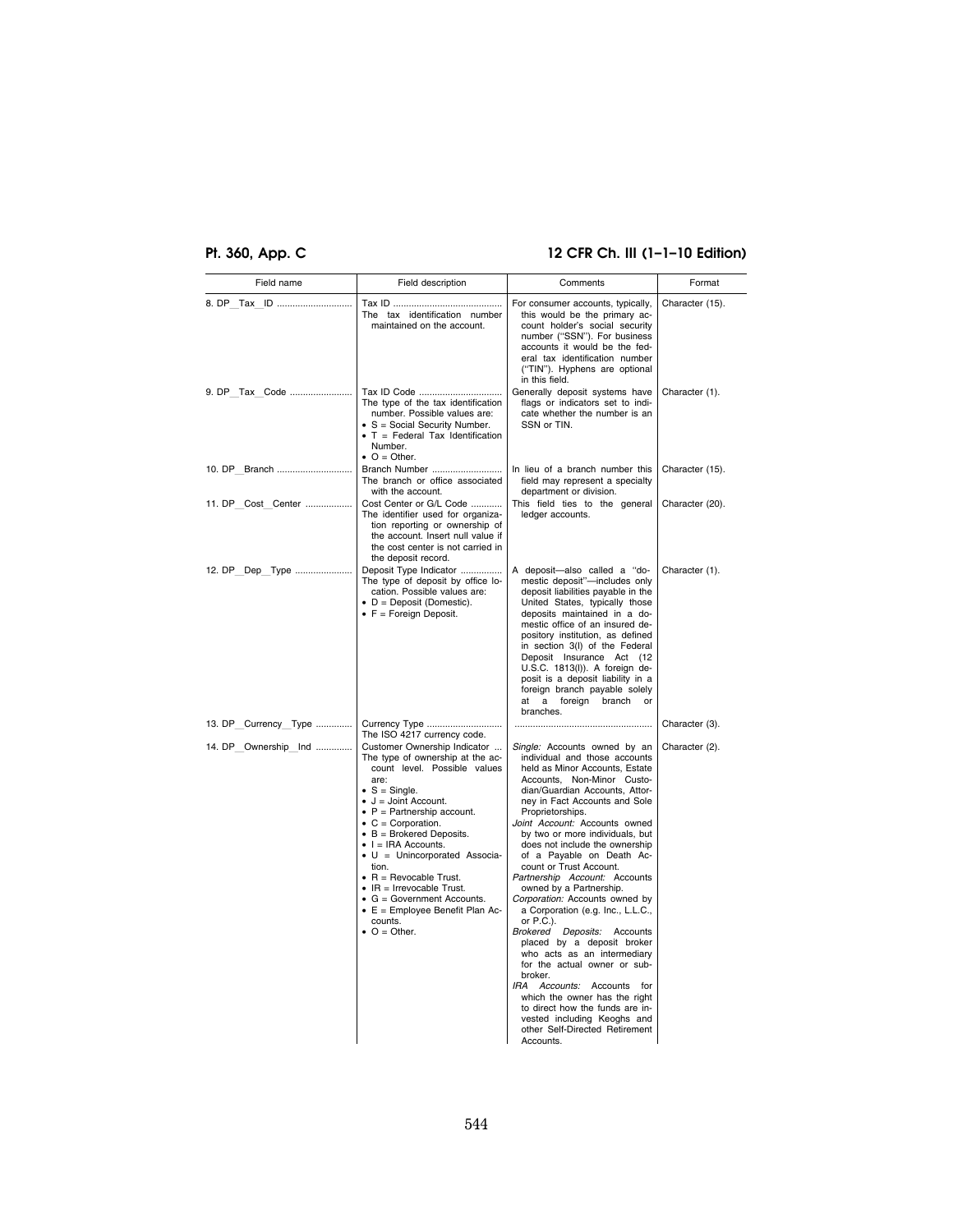# Federal Deposit Insurance Corporation **Pt. 360, App. C**

| Field name             | Field description                                                                                                                                                                                                                                                                                                                                                                                                                                            | Comments                                                                                                                                                                                                                                                                                                                                                                                                                                                                                                                                                                                                                                                                                                                                                                                                                         | Format           |
|------------------------|--------------------------------------------------------------------------------------------------------------------------------------------------------------------------------------------------------------------------------------------------------------------------------------------------------------------------------------------------------------------------------------------------------------------------------------------------------------|----------------------------------------------------------------------------------------------------------------------------------------------------------------------------------------------------------------------------------------------------------------------------------------------------------------------------------------------------------------------------------------------------------------------------------------------------------------------------------------------------------------------------------------------------------------------------------------------------------------------------------------------------------------------------------------------------------------------------------------------------------------------------------------------------------------------------------|------------------|
|                        |                                                                                                                                                                                                                                                                                                                                                                                                                                                              | Unincorporated Association: An<br>account owned by an associa-<br>tion of two or more persons<br>formed for some religious,<br>educational, charitable, social<br>or other non-commercial pur-<br>pose.<br>Revocable<br>Trusts:<br>Including<br>PODs and formal revocable<br>trusts (e.g. Living Trusts,<br>Intervivos Trusts or Family<br>Trusts).<br>Irrevocable Trusts: Accounts held<br>by a trust established by stat-<br>ute or written trust in which the<br>grantor relinquishes all power<br>to revoke the trust.<br>Government Accounts: Accounts<br>owned by a government entity<br>(e.g. City, State, County or<br>Federal government entities<br>and their sub-divisions).<br><i>Employee Benefit Plan: Accounts</i><br>established by the adminis-<br>trator of an Employee Benefit<br>Plan including defined con- |                  |
|                        | Product Category                                                                                                                                                                                                                                                                                                                                                                                                                                             | tribution, defined benefit and<br>employee welfare plans.<br>Other Accounts: Accounts owned<br>by an entity not described<br>above.<br>Product Category is sometimes                                                                                                                                                                                                                                                                                                                                                                                                                                                                                                                                                                                                                                                             | Character (3).   |
|                        | The product classification. Pos-<br>sible values are:<br>• DDA = Non-Interest Bearing<br>Checking accounts.<br>$\bullet$ NOW<br>$\alpha=1$<br>Interest<br>Bearing<br>Checking accounts.<br>• MMA = Money Market Deposit<br>Accounts.<br>· SAV = Other savings ac-<br>counts.<br>• CDS = Time Deposit accounts<br>and Certificate of Deposit ac-<br>counts, including any accounts<br>with specified maturity dates<br>that may or may not be renew-<br>able. | referred to as "application<br>type" or "system type".                                                                                                                                                                                                                                                                                                                                                                                                                                                                                                                                                                                                                                                                                                                                                                           |                  |
| 16. DP Stat Code       | Status Code<br>Status or condition of the ac-<br>count. Possible values are:<br>$\bullet$ O = Open.<br>$\bullet$ D = Dormant.<br>$\bullet$ $\parallel$ = Inactive.<br>$\bullet$ E = Escheatment.<br>$\bullet$ A = Abandoned.<br>$\bullet$ C = Closing.                                                                                                                                                                                                       |                                                                                                                                                                                                                                                                                                                                                                                                                                                                                                                                                                                                                                                                                                                                                                                                                                  | Character (1).   |
| 17. DP Acct Title-1    | $\bullet$ R = Restricted/Frozen/Blocked.<br>Account Title Line 1<br>Account styling or titling of the<br>account.                                                                                                                                                                                                                                                                                                                                            | These data will be used to iden-<br>tify the owners and bene-<br>ficiaries of the account.                                                                                                                                                                                                                                                                                                                                                                                                                                                                                                                                                                                                                                                                                                                                       | Character (100). |
| 18. DP Acct Title-2    | Account Title Line 2<br>If available, the second account<br>title line.                                                                                                                                                                                                                                                                                                                                                                                      |                                                                                                                                                                                                                                                                                                                                                                                                                                                                                                                                                                                                                                                                                                                                                                                                                                  | Character (100). |
| 19. DP Acct Title-3    | Account Title Line 3<br>If available, the third account title<br>line.                                                                                                                                                                                                                                                                                                                                                                                       |                                                                                                                                                                                                                                                                                                                                                                                                                                                                                                                                                                                                                                                                                                                                                                                                                                  | Character (100). |
| 20. DP Acct Title-4    | Account Title Line 4<br>If available, the fourth account<br>title line.                                                                                                                                                                                                                                                                                                                                                                                      |                                                                                                                                                                                                                                                                                                                                                                                                                                                                                                                                                                                                                                                                                                                                                                                                                                  | Character (100). |
| 21. DP Street Add Ln-1 | Street Address Line 1<br>The current account statement<br>mailing address of record.                                                                                                                                                                                                                                                                                                                                                                         |                                                                                                                                                                                                                                                                                                                                                                                                                                                                                                                                                                                                                                                                                                                                                                                                                                  | Character (100). |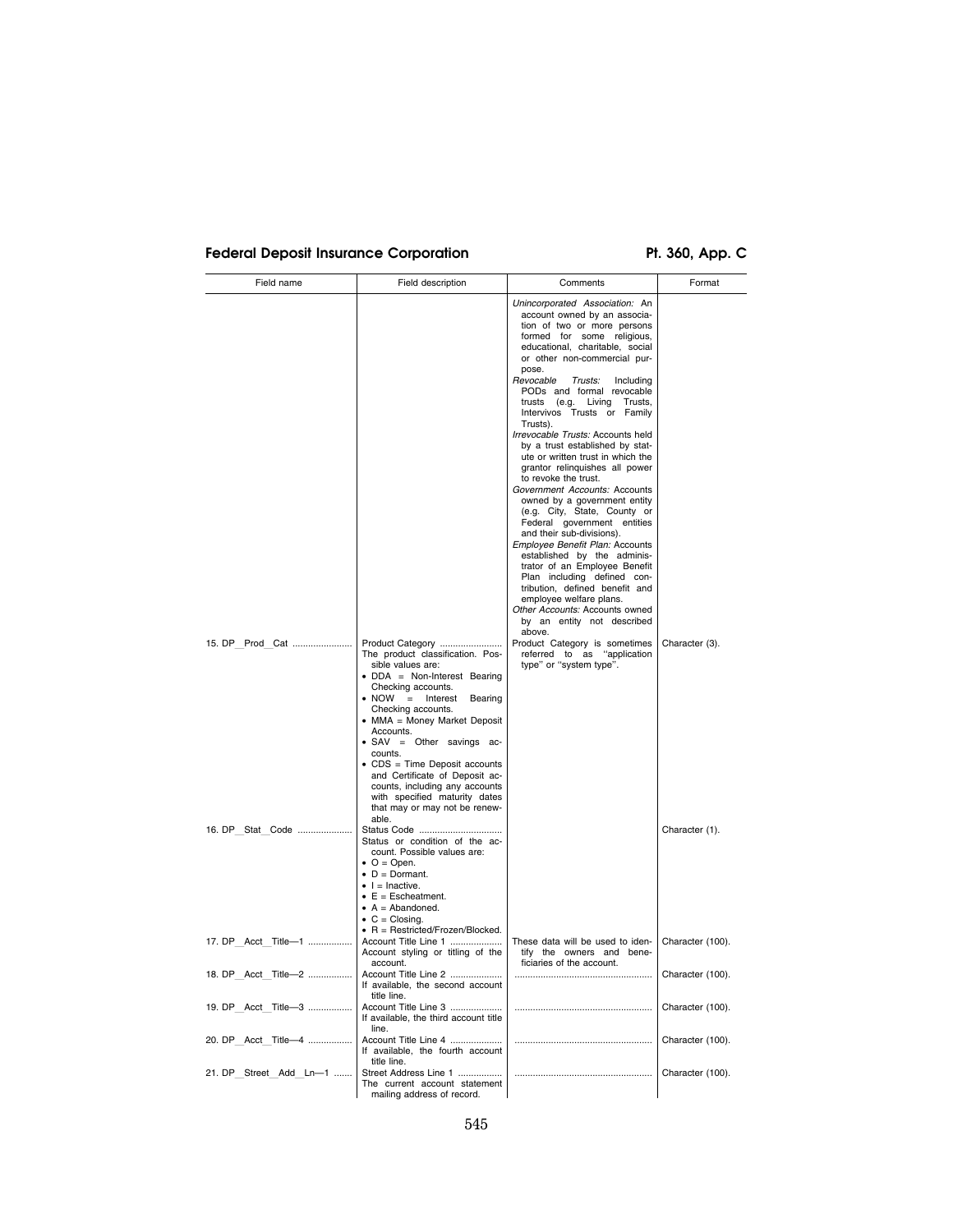## **Pt. 360, App. C 12 CFR Ch. III (1–1–10 Edition)**

| Field name             | Field description                                                                                                                        | Comments                                                                                                                                                                                                                                                                                                                                                                                                                                                                                           | Format              |
|------------------------|------------------------------------------------------------------------------------------------------------------------------------------|----------------------------------------------------------------------------------------------------------------------------------------------------------------------------------------------------------------------------------------------------------------------------------------------------------------------------------------------------------------------------------------------------------------------------------------------------------------------------------------------------|---------------------|
| 22. DP Street Add Ln-2 | Street Address Line 2<br>If available, the second mailing<br>address line.                                                               |                                                                                                                                                                                                                                                                                                                                                                                                                                                                                                    | Character (100).    |
| 23. DP Street Add Ln-3 | Street Address Line 3<br>If available, the third mailing ad-<br>dress line.                                                              |                                                                                                                                                                                                                                                                                                                                                                                                                                                                                                    | Character (100).    |
|                        | The city associated with the mail-                                                                                                       |                                                                                                                                                                                                                                                                                                                                                                                                                                                                                                    | Character (50).     |
|                        | ing address.<br>The state abbreviation associ-<br>ated with the mailing address.                                                         | Use a two-character state code<br>(official U.S. Postal Service ab-<br>breviations).                                                                                                                                                                                                                                                                                                                                                                                                               | Character (2).      |
|                        | The $ZIP + 4$ code associated<br>with the mailing address.                                                                               | If the "+4" code is not available<br>provide only the 5-digit ZIP<br>code. Hyphens are optional in<br>this field.                                                                                                                                                                                                                                                                                                                                                                                  | Character (10).     |
| 27. DP Country         | The country associated with the<br>mailing address.                                                                                      | Provide the country name or the<br>standard IRS country code.                                                                                                                                                                                                                                                                                                                                                                                                                                      | Character (10).     |
| 28. DP NA Line-1       | Name/Address Line 1<br>Alternate name/address format<br>for the current account state-<br>ment mailing address of<br>record, first line. | Fields 28-33 are to be used if<br>address data are not parsed to<br>populate Fields 17-27.                                                                                                                                                                                                                                                                                                                                                                                                         | Character (100).    |
| 29. DP NA Line-2       | Name/Address Line 2<br>Alternate name/address format,<br>second line.                                                                    |                                                                                                                                                                                                                                                                                                                                                                                                                                                                                                    | Character (100).    |
| 30. DP NA Line-3       | Name/Address Line 3<br>Alternate name/address format,<br>third line.                                                                     |                                                                                                                                                                                                                                                                                                                                                                                                                                                                                                    | Character (100).    |
| 31. DP NA Line-4       | Name/Address Line 4<br>Alternate name/address format.<br>fourth line.                                                                    |                                                                                                                                                                                                                                                                                                                                                                                                                                                                                                    | Character (100).    |
| 32. DP NA Line-5       | Name/Address Line 5<br>Alternate name/address format.<br>fifth line.                                                                     |                                                                                                                                                                                                                                                                                                                                                                                                                                                                                                    | Character (100).    |
| 33. DP NA Line-6       | Name/Address Line 6<br>Alternate name/address format,<br>sixth line.                                                                     |                                                                                                                                                                                                                                                                                                                                                                                                                                                                                                    | Character (100).    |
| 34. DP Cur Bal         | Current Balance<br>The current balance in the ac-<br>count at the end of business<br>on the effective date of this<br>file.              | This balance should not be re-<br>duced by float or holds. For<br>CDs and time deposits, the<br>balance should reflect the prin-<br>cipal balance plus any interest<br>paid and available for with-<br>drawal not already included in<br>the principal (do not include<br>accrued interest). The total of<br>all current balances in this file<br>should reconcile to the total<br>deposit trial balance totals or<br>other summary reconciliation<br>of deposits performed by the<br>institution. | Decimal (14,2).     |
| 35. DP Int Rate        | Interest Rate<br>The current interest rate in effect<br>for interest bearing accounts.                                                   | Interest rate should be ex-<br>pressed in decimal format, i.e.,<br>2.0% should be represented<br>as 0.020000000.                                                                                                                                                                                                                                                                                                                                                                                   | Decimal (10,9).     |
|                        | Accrued Interest<br>The amount of interest that has<br>been earned but not yet paid<br>to the account as of the date<br>of the file.     |                                                                                                                                                                                                                                                                                                                                                                                                                                                                                                    | Decimal (14,2).     |
| 37. DP Lst Int Pd      | Date Last Interest Paid<br>The date through which interest<br>was last paid to the account.                                              |                                                                                                                                                                                                                                                                                                                                                                                                                                                                                                    | Date<br>(YYYYMMDD). |
| 38. DP Lst Deposit     | Date Last Deposit<br>The date of the last deposit<br>transaction posted to the ac-<br>count.                                             | For example, a deposit that in-<br>cluded checks and/or cash.                                                                                                                                                                                                                                                                                                                                                                                                                                      | Date<br>(YYYYMMDD). |
| 39. DP Int Term No     | Interest Term Number<br>The number of months in the<br>current interest term.                                                            |                                                                                                                                                                                                                                                                                                                                                                                                                                                                                                    | Decimal (3,0).      |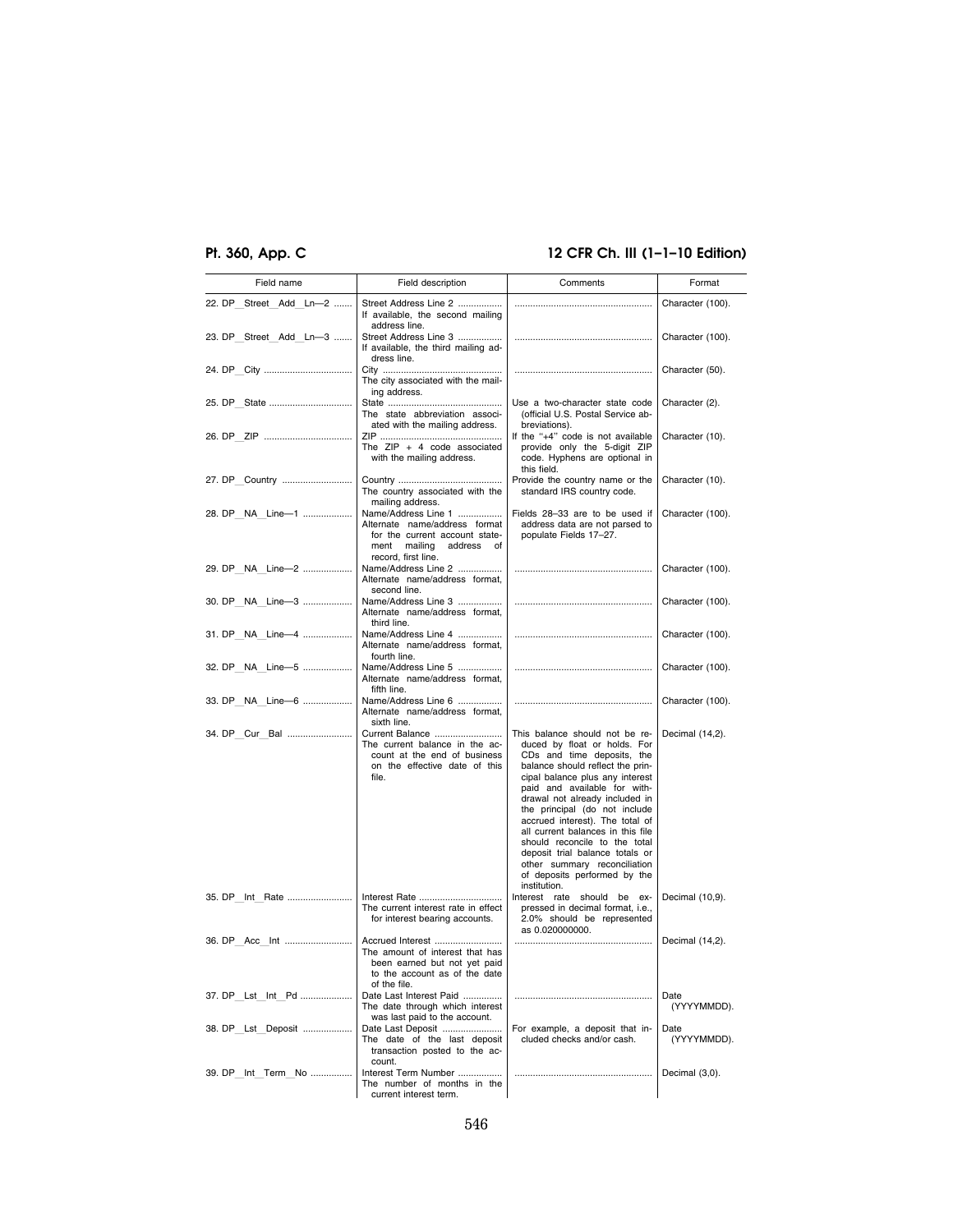## Federal Deposit Insurance Corporation **Pt. 360, App. C**

| Field name                | Field description                                                                                                                                                                                                                                                                                                                                   | Comments                                                                                                                | Format              |
|---------------------------|-----------------------------------------------------------------------------------------------------------------------------------------------------------------------------------------------------------------------------------------------------------------------------------------------------------------------------------------------------|-------------------------------------------------------------------------------------------------------------------------|---------------------|
| 40. DP Nxt Mat            | Date of Next Maturity<br>For CD and time deposit ac-<br>counts, the next date the ac-<br>count is to mature.                                                                                                                                                                                                                                        | For non-renewing CDs that have<br>matured and are waiting to be<br>redeemed this date may be in<br>the past.            | Date<br>(YYYYMMDD). |
| 41. DP Open DT            | Account Open Date<br>The date the account was<br>opened.                                                                                                                                                                                                                                                                                            | If the account had previously<br>been closed and re-opened,<br>this should reflect the most re-<br>cent re-opened date. | Date<br>(YYYYMMDD). |
| 42. DP Sweep Code         | Sweep Code<br>Indicates if the account is a<br>sweep account. Possible val-<br>ues are:<br>$\bullet$ Y = Yes.<br>$\bullet$ N = No.                                                                                                                                                                                                                  |                                                                                                                         | Character (1).      |
| 43. DP Hold To Post       | Full Hold on the account: Indi-<br>cator if all postings to this ac-<br>count are restricted. Possible<br>values are:<br>$Y = Yes.$<br>$\bullet$ N = No.                                                                                                                                                                                            |                                                                                                                         | Character (1).      |
| 44. DP Issue Val Amt      | Issued Value Amount<br>The value of the current CD<br>when issued.                                                                                                                                                                                                                                                                                  | For CDs only.                                                                                                           | Decimal (14,2).     |
| 45. DP Int CD Cde         | Type of Interest for CD<br>Possible values are:<br>$\bullet$ C = Rate Change Allowed.<br>$\bullet$ N = Rate Change Not Allowed.<br>$\bullet$ R = Change Rate to Default at<br>Renewal.<br>$\bullet$ T = Rate Change Allowed<br>Only During the Term.                                                                                                | For CDs only.                                                                                                           | Character (1).      |
| 46. DP IRA Cde            | The type of IRA. Possible values<br>are:<br>$\bullet$ C = Corporate Retirement<br>$\bullet$ E = Educational IRA.<br>$\bullet$ I = IRA Account.<br>• $K = K$ eogh Account.<br>$\bullet$ R = Roth IRA Account.<br>$\bullet$ S = SEP Account.<br>• T = Transitional Roth IRA.<br>$\bullet$ V = Versa Account.<br>$\bullet$ H = Health Savings Account. | Optional code field to be used if<br>available to help further iden-<br>tify the types of IRA accounts.                 | Character (1).      |
| 47. DP Deposit Class Type | Deposit Class Type<br>The deposit class. Possible val-<br>ues are:<br>$\bullet$ RTL = Retail.<br>$\bullet$ FED = Federal government.<br>• STATE = State government.<br>• COMM = Commercial.<br>$\bullet$ CORP = Corporate.<br>• BANK = Bank Owned.<br>$\bullet$ DUE TO = Other Banks.                                                               | The institution may also use<br>more or fewer class types.                                                              | Character (10).     |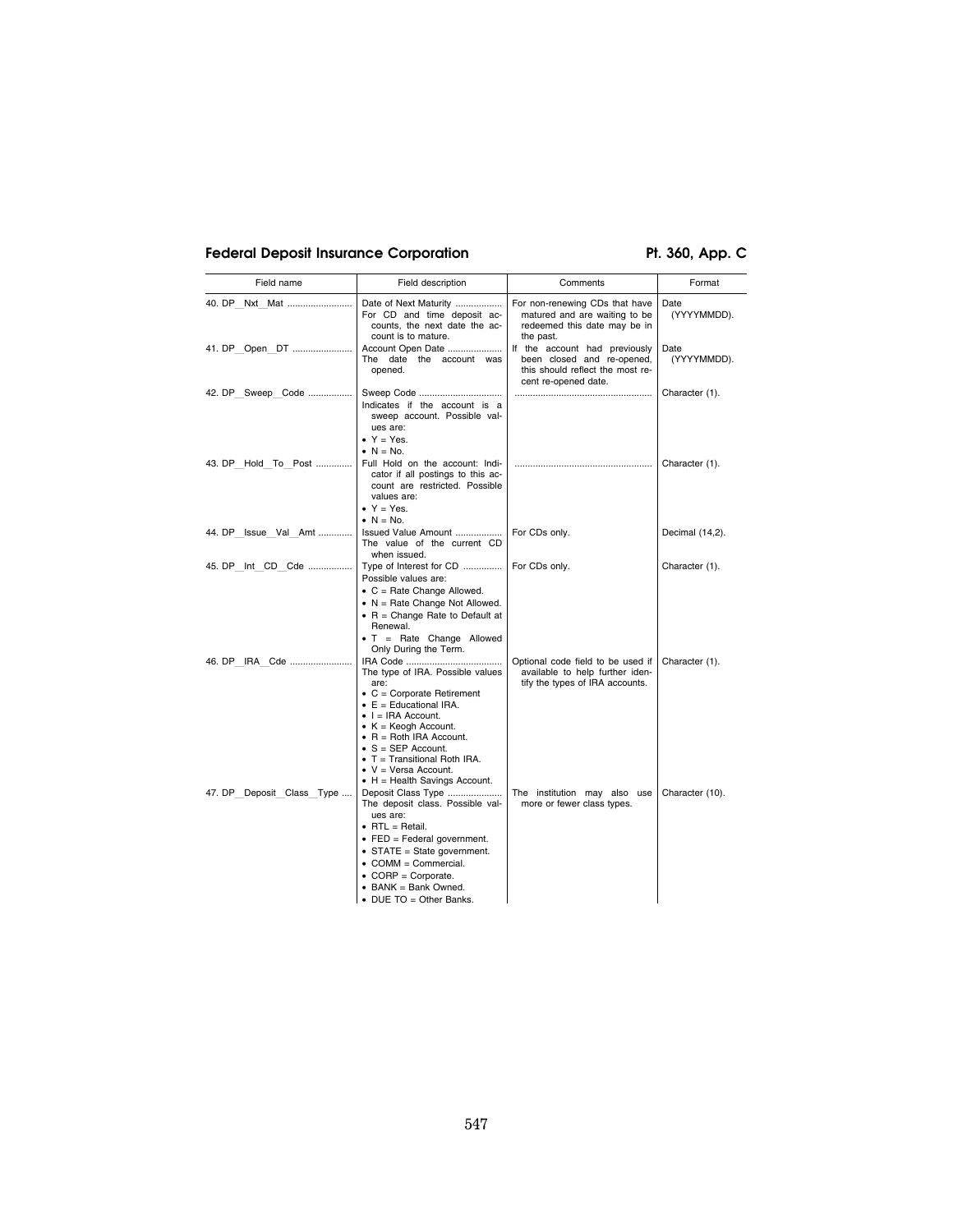## **Pt. 360, App. C 12 CFR Ch. III (1–1–10 Edition)**

| Field name               | Field description                                                                                                                                                                                                                                                                                                                                                                                                                                                                                                                                                                                                                                                                                                                       | Comments                                                                                                                                                                                                                                                                                                                                                                                                                                                                                                                                                                                                                                                                                                                                                  | Format         |
|--------------------------|-----------------------------------------------------------------------------------------------------------------------------------------------------------------------------------------------------------------------------------------------------------------------------------------------------------------------------------------------------------------------------------------------------------------------------------------------------------------------------------------------------------------------------------------------------------------------------------------------------------------------------------------------------------------------------------------------------------------------------------------|-----------------------------------------------------------------------------------------------------------------------------------------------------------------------------------------------------------------------------------------------------------------------------------------------------------------------------------------------------------------------------------------------------------------------------------------------------------------------------------------------------------------------------------------------------------------------------------------------------------------------------------------------------------------------------------------------------------------------------------------------------------|----------------|
| 48. DP Product Class Cde | Deposit Class Codes<br>The deposit class codes. Pos-<br>sible values are:<br><b>RTL</b><br>$\bullet$ 1 = Payable on Death.<br>$\bullet$ 2 = Individual.<br>• $3$ = Living Trust-Intervivos or<br>Family.<br>$\bullet$ 4 = Irrevocable Trust (includes<br>Educational IRAs).<br>$\bullet$ 5 = Estate.<br>$\bullet$ 6 = Attorney in Fact.<br>• $7 =$ Minor----(includes all vari-<br>ations of Uniform Gifts to<br>Minor Accounts).<br>$\bullet$ 8 = Bankruptcy Personal.<br>$\bullet$ 9 = Pre-Need Burial.<br>$\bullet$ 10 = Escrow.<br>$\bullet$ 11 = Representative Payee/<br>Beneficiary.<br>• 12 = Sole Proprietorship.<br>$\bullet$ 13 = Joint.<br>$\bullet$ 14 = Non-Minor Custodian/<br>Guardian.<br>$\bullet$ 15 = Other Retail. | These Product Class codes are<br>used in conjunction with the<br>Deposit Class Types in field<br>51. This field is to be used in<br>concert with fields 12 and 13<br>identified above to enable the<br>financial institution to capture<br>more detailed information con-<br>cerning account types. It is the<br>intent of the FDIC to have the<br>financial institution map its de-<br>tailed account types to the<br>codes identified in this field.<br>The institution may also use<br>additional codes, but in this<br>event the institution must sup-<br>ply the detailed description and<br>code value for each additional<br>code used. If no additional ac-<br>count product type detail is<br>available then this field should<br>be left blank. | Character (2). |